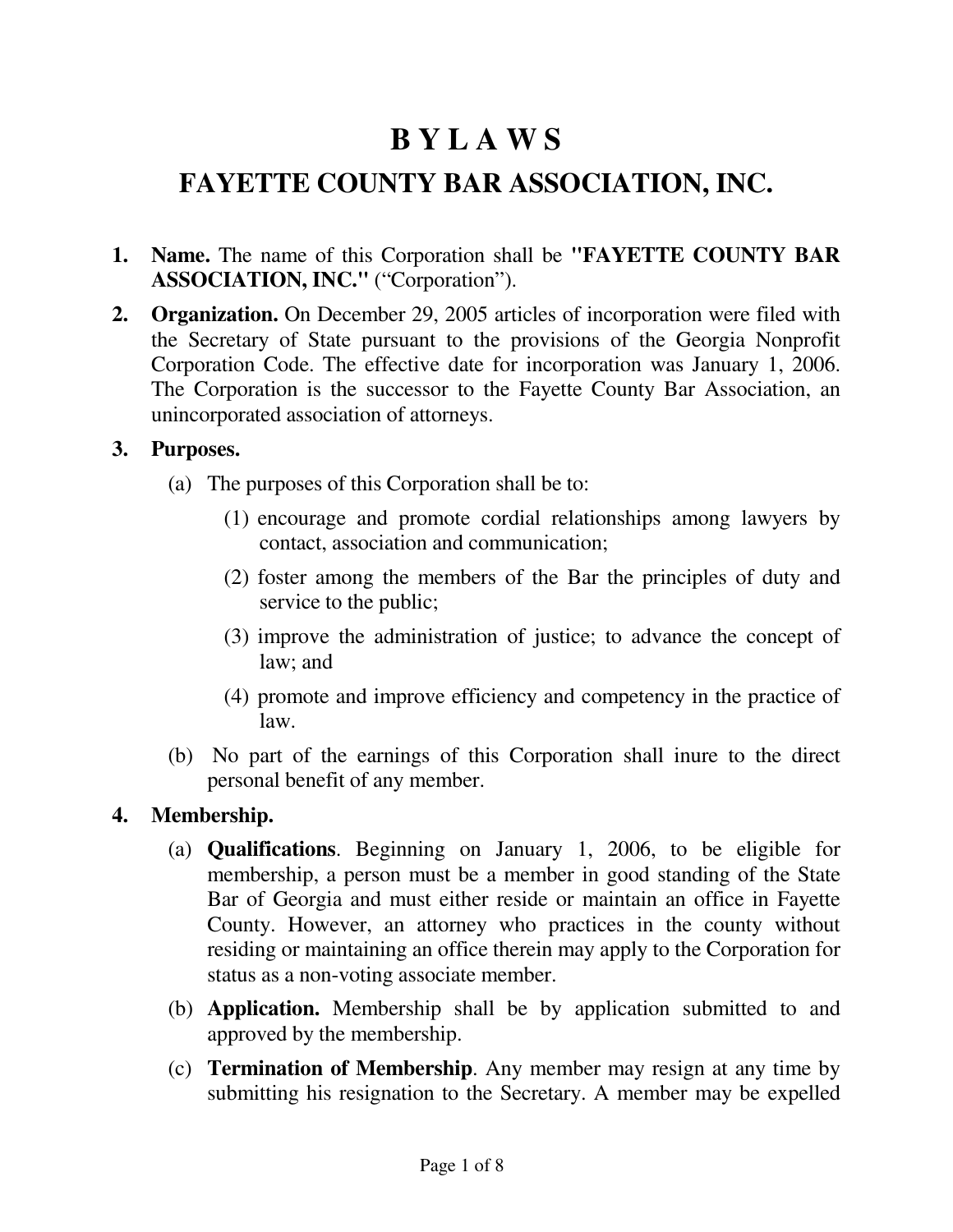from membership by a majority vote of the members. A member who resigns or is expelled shall have no further rights or interest in this Corporation.

**5. Voting Rights of Members.** Each member in good standing, other than an associate member, shall be entitled to one (1) vote on any questions submitted to the membership for decision or vote. All voting by members must be done in person and not by proxy.

### **6. Meeting of Members**

- (a) **Monthly Meeting of Members**. Unless otherwise decided by a vote of the members, the Corporation shall hold monthly meetings in Fayette County, Georgia, on the first Thursday in each month that is not a holiday, at 12:00 o'clock noon.
- (b) **Special Meetings of Members**. Special meetings of members may be held at any time and place upon ten (10) days notice. The meeting may be called by the President, President-Elect, Secretary or by three (3) or more members.
- (c) **Quorum at Meetings of Members**. Twenty five percent (25%) or more of the members in good standing shall constitute a quorum for the transaction of business at any regular or special meeting of the members.
- (d) **Presiding Officer Meeting of Members.** The President shall act as chairman and shall preside at all meetings of the members. In his absence the President-elect shall preside. In the absence of both the President and the President-elect the Immediate Past President, Secretary, Treasurer or a director shall preside at the meeting.
- **7. Rules of Order**. At all meetings of the members of this Corporation or any committee thereof, parliamentary procedure shall be in accordance with the latest edition of *Robert's Rules of Order* unless otherwise determined by the members or by the committees.

### **8. Board of Directors.**

(a) **Members.** The Board of Directors shall be comprised of the President, Immediate Past President, President-Elect, Secretary, Treasurer and up to five additional members as authorized by the membership. All directors must be members in good standing of the Corporation. The officers elected by the Fayette County Bar Association to serve for 2006 term and the immediate past president (2005) shall become the officers and directors of the corporation for 2006. The vice president of the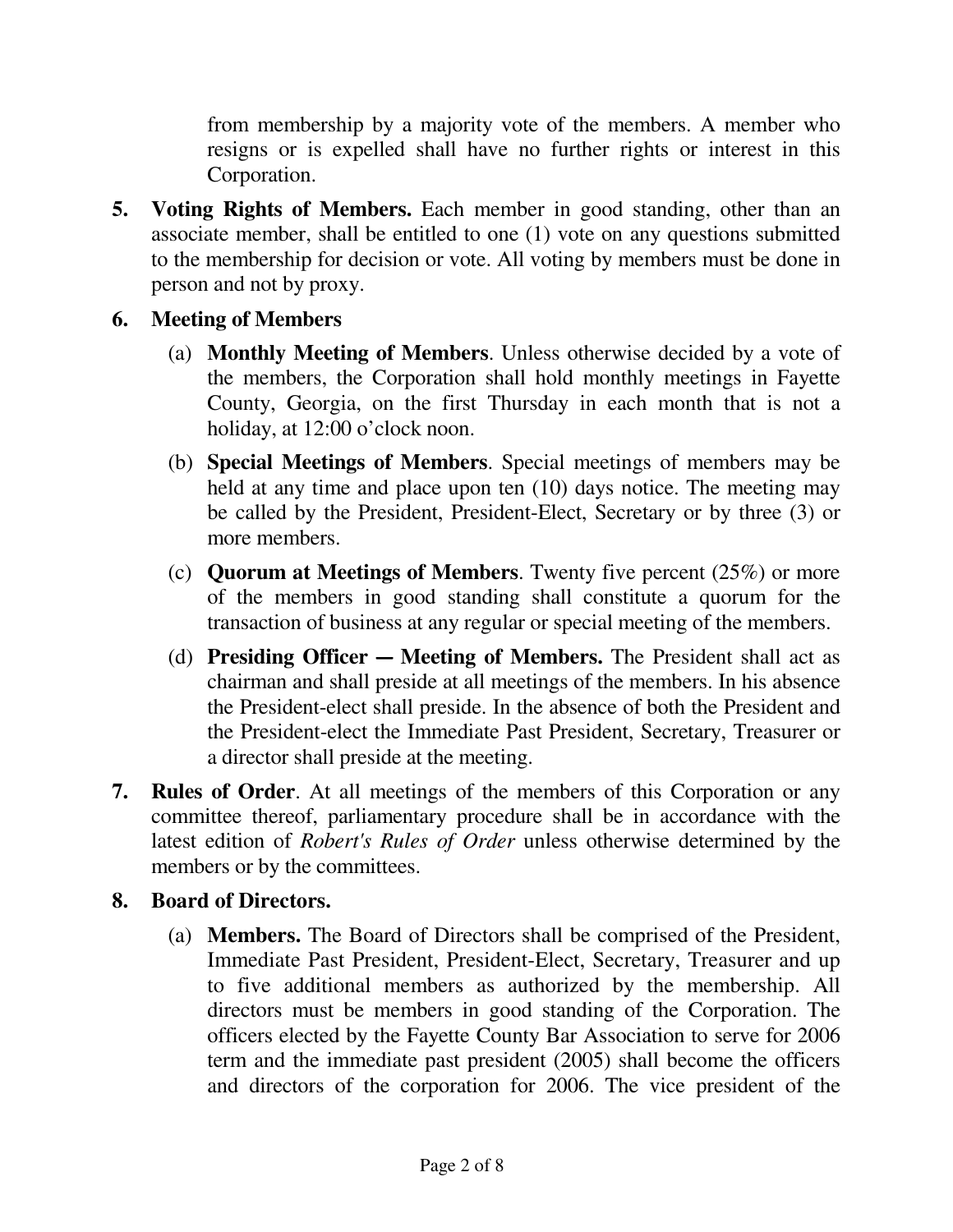Fayette County Bar Association elected for the 2006 term shall become the 2006 president-elect of the corporation.

- (b) **Terms of Office.** The directors shall be elected at the regular November meeting each year and shall begin their terms of office on January 1 of the next year. An individual director not serving as an officer may not serve more that two (2) consecutive terms. Nothing shall prohibit a person from serving as a director after a one year absence from such position. A Director shall be deemed to have abandoned his/her office after three (3) unexcused consecutive absences from scheduled meetings of the Board of Directors. Upon such, the Board of Directors may declare the position vacant and may fill such position as provided for herein.
- (c) **Vacancy.** If a director vacancy occurs the Nominating Committee shall recommend to the Board of Directors a person to fill the vacancy. Upon the approval of the Board of Directors, that person shall fill the unexpired term. Vacancies in the office of President, President-Elect, Secretary and Treasurer shall be filled in accordance with Article 12 of these Bylaws.
- (d) **Meetings.** The Board of Directors shall meet at least quarterly at such other time as may be called by the President, or by a majority of the directors, to conduct the business of the Corporation.
- (e) **Policy Guidance.** The Board of Directors shall provide policy guidance to the President, and general financial and budgetary management of the Corporation.
- (f) **Appointive Positions.** Appointive positions shall be filled annually through appointment by the President.

### **9. Standing Committees**

- (a) **Appointment.** The members of each standing committee, except the Nominating Committee, shall be appointed by the President annually with the approval of the Board of Directors. Each committee shall consist of at least three (3) members. The committees shall be responsible to and report to the Board of Directors. Each committee shall prepare studies, recommend programs, identify problems and recommend corrective action.
- (b) **Terms.** All members of standing committees shall serve from the date of their election or appointment until the next membership meeting or until their successors are elected or appointed.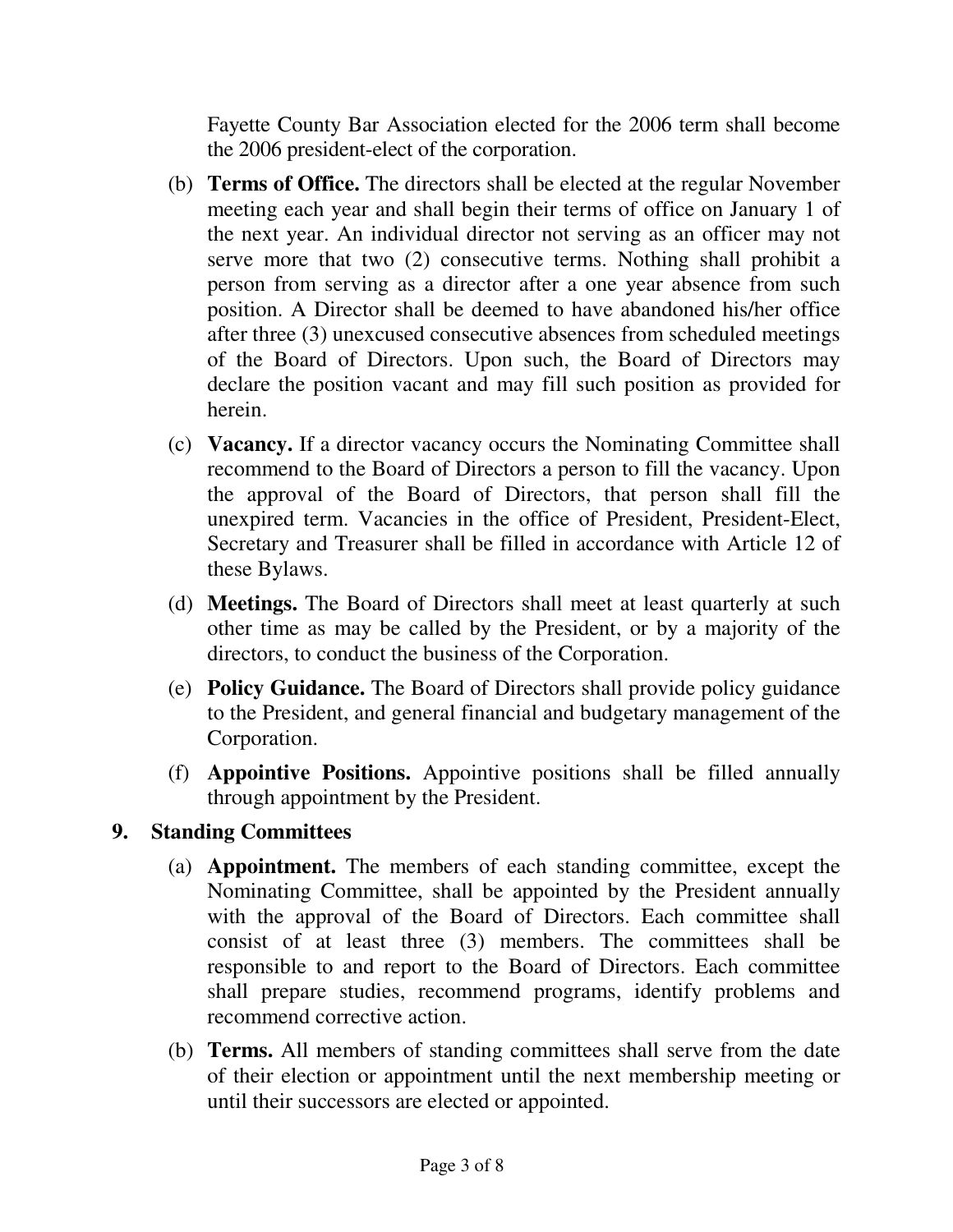- (c) **Quorum.** A majority of the members of each standing committee shall constitute a quorum at committee meetings, and the act of a majority of a quorum present at a meeting shall constitute the act of the committee.
- (d) **Meetings and Notice.** Meetings of each standing committee shall be called on notice by its chairperson or by any two members of such committee.
- (e) **Standing Committees.** Standing committees shall include, but are not limited to, the following:
	- (1) **Finance Committee.** The Finance Committee shall be responsible for preparing and submitting the proposed budget to the Board of Directors; determine sources of funding; recommend policies concerning improvement of the budget process, the control of the expenditures of the corporation's funds, the financing of the affairs of the corporation, the audit of its financial activities, and long and short range expense trends. The Finance Committee shall meet as frequently as required, but at least quarterly. The Treasurer shall be a member of the Finance Committee.
	- (2) **Nominating Committee.** The Nominating Committee shall consist of the president-elect and two members appointed by the President at the September meeting. The president-elect shall be the chairperson. No member of the Nominating Committee shall serve two successive terms. The Committee shall nominate persons to serve as directors, officers and report their recommendations concerning vacancies to the membership. The Nominating Committee shall secure the consent of its nominees to serve if elected. Nominees for all positions shall be chosen from the membership.
- **10. Ad Hoc Committees.** An Ad Hoc Committee may be appointed by the President as required. Upon completion of the specific action required of the committee, it shall stand dissolved.

### **11. Officers**

(a) **Officers Enumerated**. The officers of this Corporation shall be a President, a President-Elect, the Immediate Past President, a Secretary and a Treasurer. The offices of Secretary and Treasurer may be held by the same person. All officers must be members in good standing of the Corporation.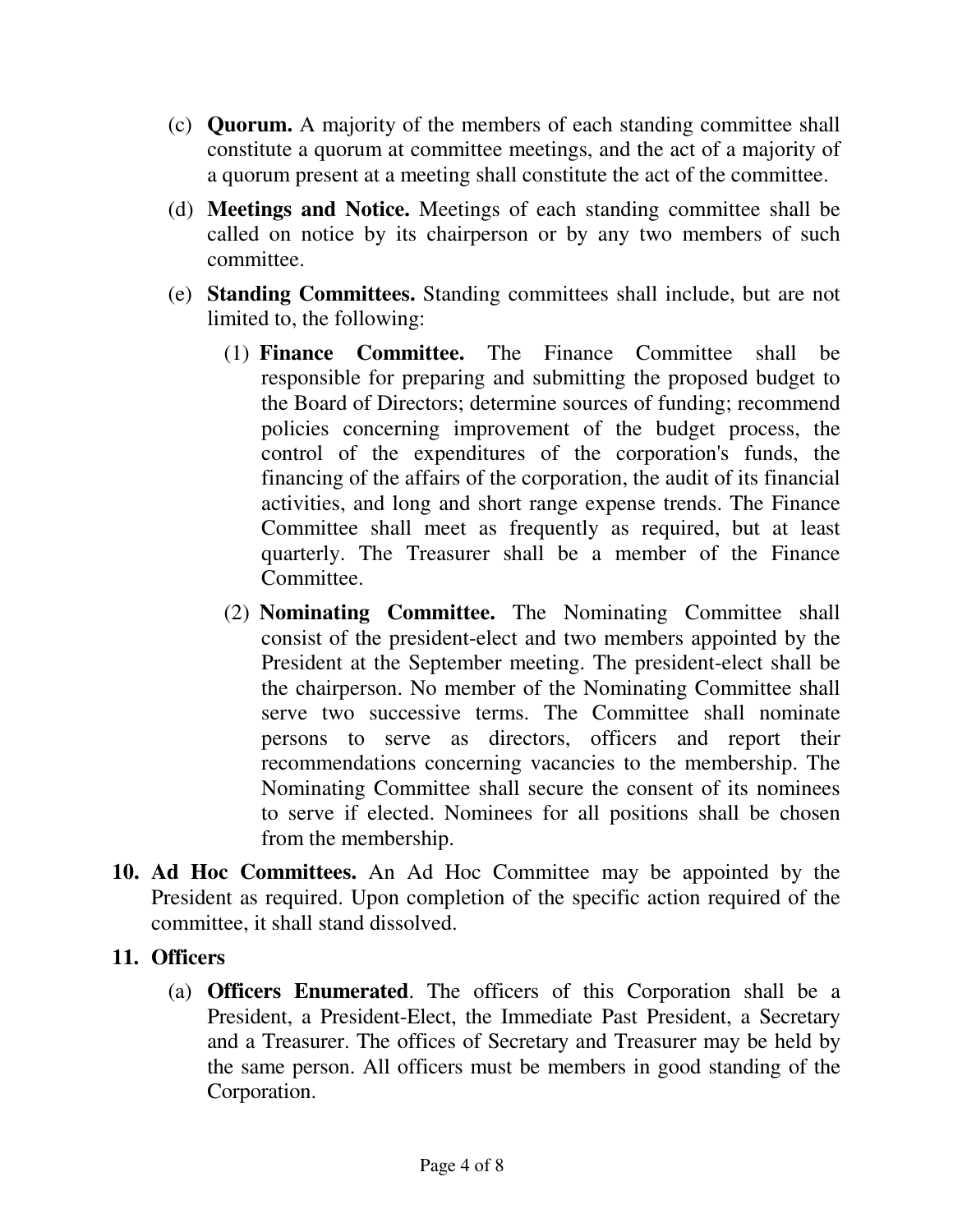- (b) **Election**. The officers shall be elected at the regular November meeting each year and shall begin their terms of office on January 1 of the next year. Nominees for the various offices shall be selected by the nominating committee appointed for this purpose; however, nominations from the floor for officers may only be made for the positions of President-Elect, Secretary and Treasurer. The President, President-Elect and Immediate Past President, unless sooner removed shall serve one term and until their successors are elected and qualified. The term of each officer shall commence on January 1 of each year and shall terminate on December 31 of that year. However, each officer may serve until his or her successor is elected and qualified.
- (c) **Vacancies**. Except as provided for herein, all vacancies shall be filled by vote of the membership for the unexpired term.
- (d) **Vacancy in the Office of the President**. In the absence or inability of the President to discharge the duties of the office, such duties shall be performed by the President-Elect. If the President-Elect is unable to serve, the Board of Directors, at a called or regularly scheduled meeting, shall designate, by majority vote, the person to perform the duties of the President for the unexpired term of office. Notwithstanding any other provisions of these Bylaws the President-Elect, in the event of a vacancy in the office of the President, shall automatically assume the office of the President and shall be permitted to fill the unexpired term of the President and shall remain as President the following year. In the event that the President-Elect is required to fill the unexpired term of the President the office of President-Elect shall remain vacant.

### **12. Duties of Officers**

- (a) **President.** The President shall be the chief executive officer of the Corporation and the chairperson of its Board of Directors and shall preside at all meetings. The President shall give direction to the organization and operation of the corporation. The President, subject to ratification by the Board of Directors, shall appoint the individuals to the positions provided for in the By-laws; appoint the members and, if appropriate, the chairperson of each committee, except the Nominating Committee; approve payment of funds in an emergency; and be an ex officio member of all committees except the Nominating Committee.
- (b) **President-Elect.** The President-Elect shall assume the duties of the president upon the absence or disability of the President or if the office is vacated; and serve in such other capacity as the President may direct.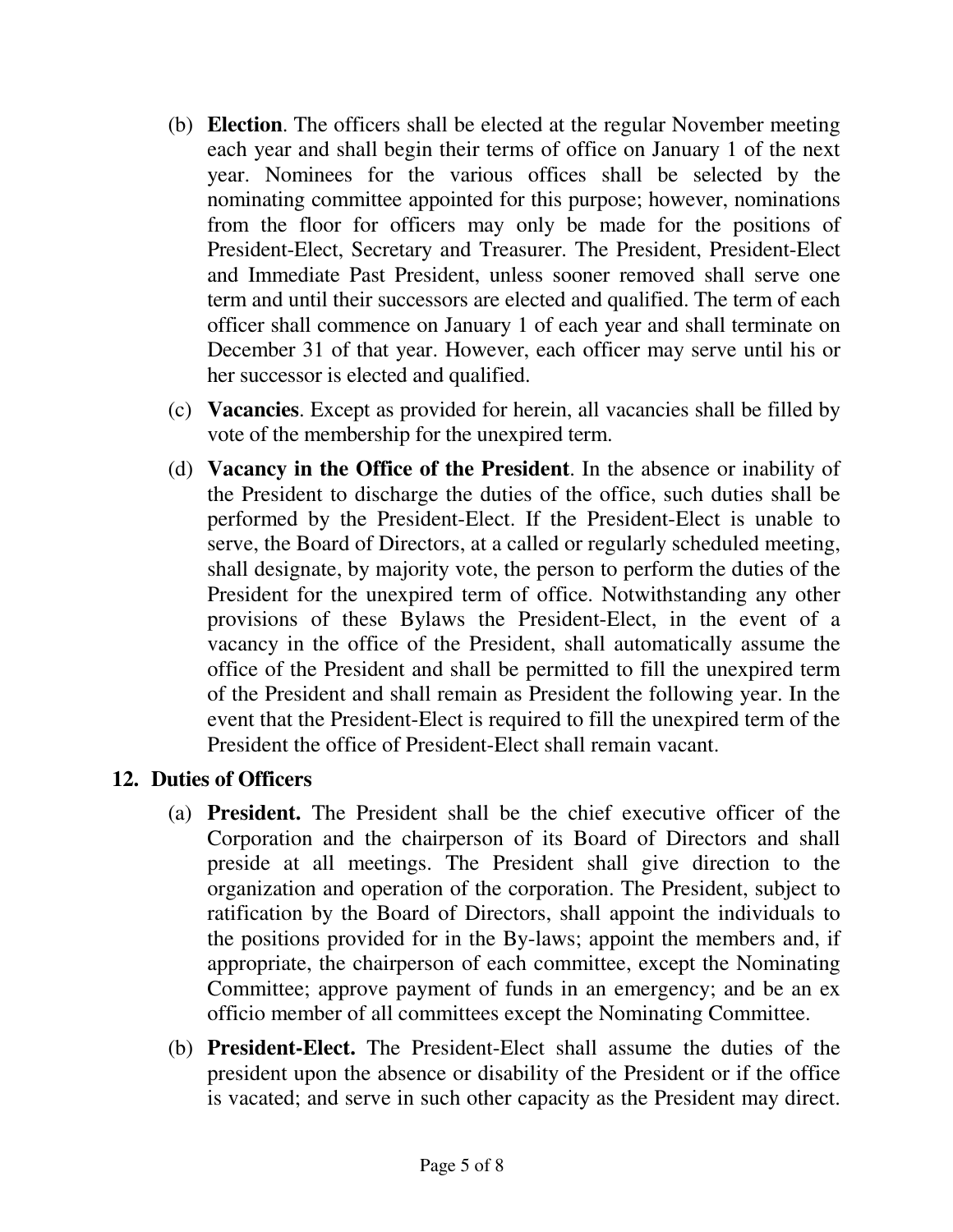The President-Elect, working closely with the President and Secretary shall keep the public informed of corporate activities; promote volunteerism; and, oversee publication of brochures, holiday cards, and other mailings.

- (c) **Immediate Past President.** The Immediate Past President shall provide advice and counsel to the President and President-Elect and shall preside in the absence of the President and the President-Elect..
- (d) **Secretary.** The Secretary shall keep a record of the members, including names, addresses and telephone numbers; record attendance at meetings; record the minutes of meetings of the membership and the Board of Directors; shall notify members of their appointment to committees; shall send out notices of meetings of the membership and Board of Directors; and shall provide copies of the minutes of such meetings to each member; and shall conduct such correspondence as the membership and the Board of Directors shall direct and be custodian of the Seal of the Corporation and Charter. The Secretary shall cause the bylaws, policies and procedures to be accessible on the Corporation's website. The Secretary shall, upon request, make copies of said documents available to any member.
- (e) **Treasurer.** The Treasurer shall have custody over all funds and shall deposit the funds in such depositories as are approved by the Board of Directors. The Treasurer shall disburse the funds in accordance with the budget approved by the Board of Directors or pursuant to special appropriations made by the Board of Directors. Each disbursement exceeding \$1,000.00 shall require the signature of the Treasurer and the President. The Treasurer shall prepare documents for audit to be performed following the close of the fiscal year. The Treasurer shall present a statement of financial accounts at each meeting of the members and the Board of Directors, and at such other times as the President or members may request. The Treasurer shall prepare and submit a copy of the quarterly report to the Directors. The annual financial report and audit report shall be in writing and copies shall be made available, upon request, to any member.
- **13. Dues, Fees and Assessments.** The membership dues, fees and assessments shall be as determined by the members.
- **14. Rules and Regulations.** The Board of Directors may adopt such reasonable rules and regulations as may be necessary and appropriate to carry on the business of the Corporation. Unless in conflict with these By-laws, all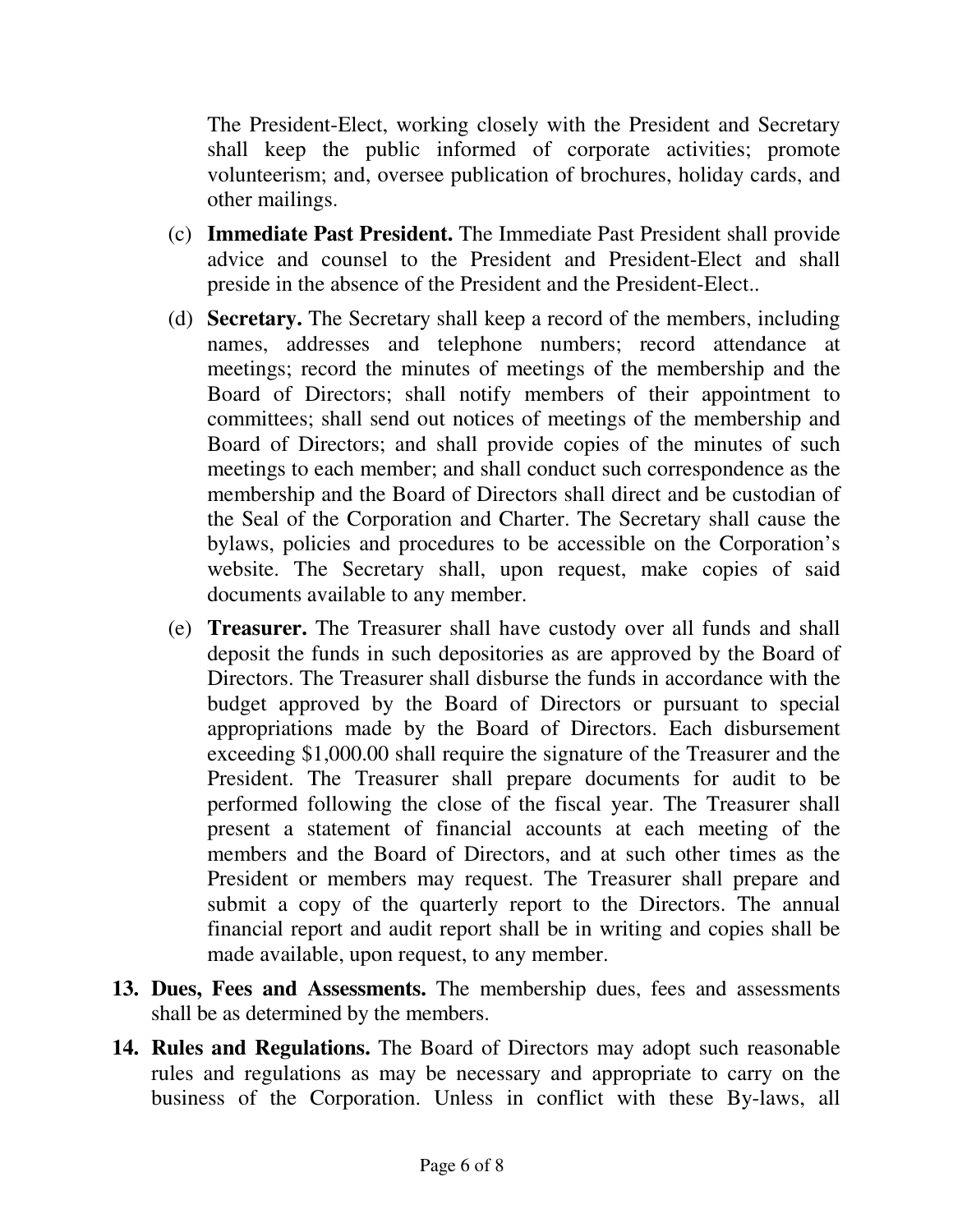meetings of the Corporation shall conform to the Roberts Rules of Order, Revised.

- **15. Limited Liability and Indemnification.** The liability of a director of the corporation shall be limited to the full extent permitted by the Code, including, but not limited to, the following:
	- (a) **Limitations.** The liability of a director of the Corporation to the corporation or its shareholders for monetary damages for breach of duty of care or other duty as a director shall be limited to the full extent permitted by O.C.G.A. §14-3-202(b) or other applicable provision of the Code.
	- (b) **Discharging of Duties.** In discharging their duties and in determining what is believed to be in the best interest of the Corporation, the directors of the corporation may consider all factors that such directors consider pertinent to the full extent permitted by O.C.G.A. §14-3-202(b) or other applicable provision of the Code.
	- (c) **Indemnification and Expenses.** The Corporation shall indemnify a director made a party to a proceeding, and shall advance or reimburse expenses incurred in a proceeding, including a proceeding brought by or in the name of the Corporation, to the full extent permitted by O.C.G.A. §14-3-851 or other applicable provision of the Code.
- **16. Dissolution**. In the event of dissolution, the corporation shall cause its residual assets to be turned over to the State Bar of Georgia or a Georgia affiliate of the State Bar of Georgia, which will be exempt as organizations described in Section  $501(c)(3)$  and Section1701(c)(2) or other applicable sections of any prior or future law, or to the federal, state, or local government for an exclusive public purpose.

## **17. Amendment of By-Laws**

- (a) **Meeting**. The By-laws of this Corporation may only be restated, amended, added to or otherwise changed or modified by the members of the Corporation at the annual meeting of the members or at a special meeting called for that purpose.
- (b) **Quorum.** A two-thirds (2/3) majority vote of the members present at such meeting shall be sufficient to amend the By-laws, provided a quorum is present.
- (c) **Notice to Members**. It shall be the duty of the Secretary to provide notice to each member with a summary of the proposed change or